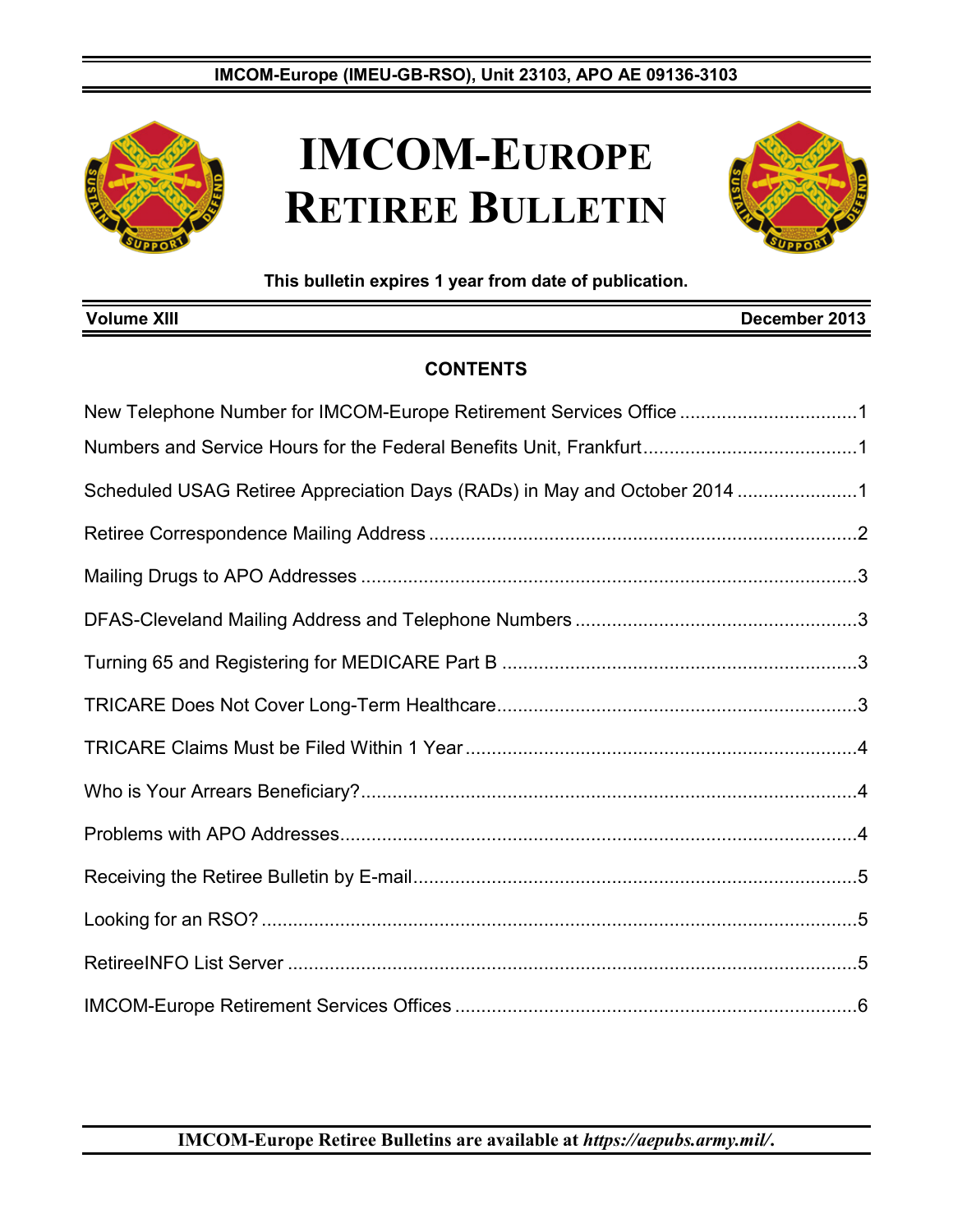IMCOM-Europe publishes the Retiree Bulletin twice a year in accordance with AR 600-8-7. The Retiree Bulletin is available electronically on the IMCOM-Europe website at *[http://www.imcom-europe.army.mil/webs/sites/europe\\_life/retiree/index.html](http://www.imcom-europe.army.mil/webs/sites/europe_life/retiree/index.html)*. The purpose of the Bulletin is to keep retired Soldiers, their spouses, and families informed of their rights and privileges, to update them on developments in the Army, and to inspire goodwill and a desire to support the Army in the civilian community. You may send inquiries or comments about the IMCOM-Europe Retiree Bulletin to the editor of the Retiree Bulletin, IMCOM-Europe (IMEU-GB-RSO), Unit 23103, APO AE 09136- 3103. You may also get in touch by e-mail: [usarmy.sembach.imcom-europe.mbx.](mailto:usarmy.sembach.imcom-europe.mbx.usarmy-sembach.imcom-europe-rso@mail.mil) [usarmy-sembach-imcom-europe-rso@mail.mil](mailto:usarmy.sembach.imcom-europe.mbx.usarmy-sembach.imcom-europe-rso@mail.mil) or by calling military 544-1530 or civilian 0049-(0)611-143-544-1530.

You may direct all other questions to the retirement services office at your local United States Army garrison (see pg 6).

Circulation: 7,300

COMMANDER AND EDITORIAL STAFF:

Lieutenant General Donald M. Campbell, Jr. Commanding General, USAREUR

Ms. Kathleen Y. Marin Director, IMCOM-Europe

Mr. Michael L. Malone IMCOM-Europe Retirement Services Officer/Editor



Dear Retirees, Family Members, and Annuitants:

I hope everyone enjoys the holiday season and I look forward to seeing you all at one of the retiree events during 2014. Remember, the quicker you bring up issues and problems, the quicker we can work on them and solve them when possible.

ralos  $\mathsf E$  MALONE. IMCOM-Europe RSO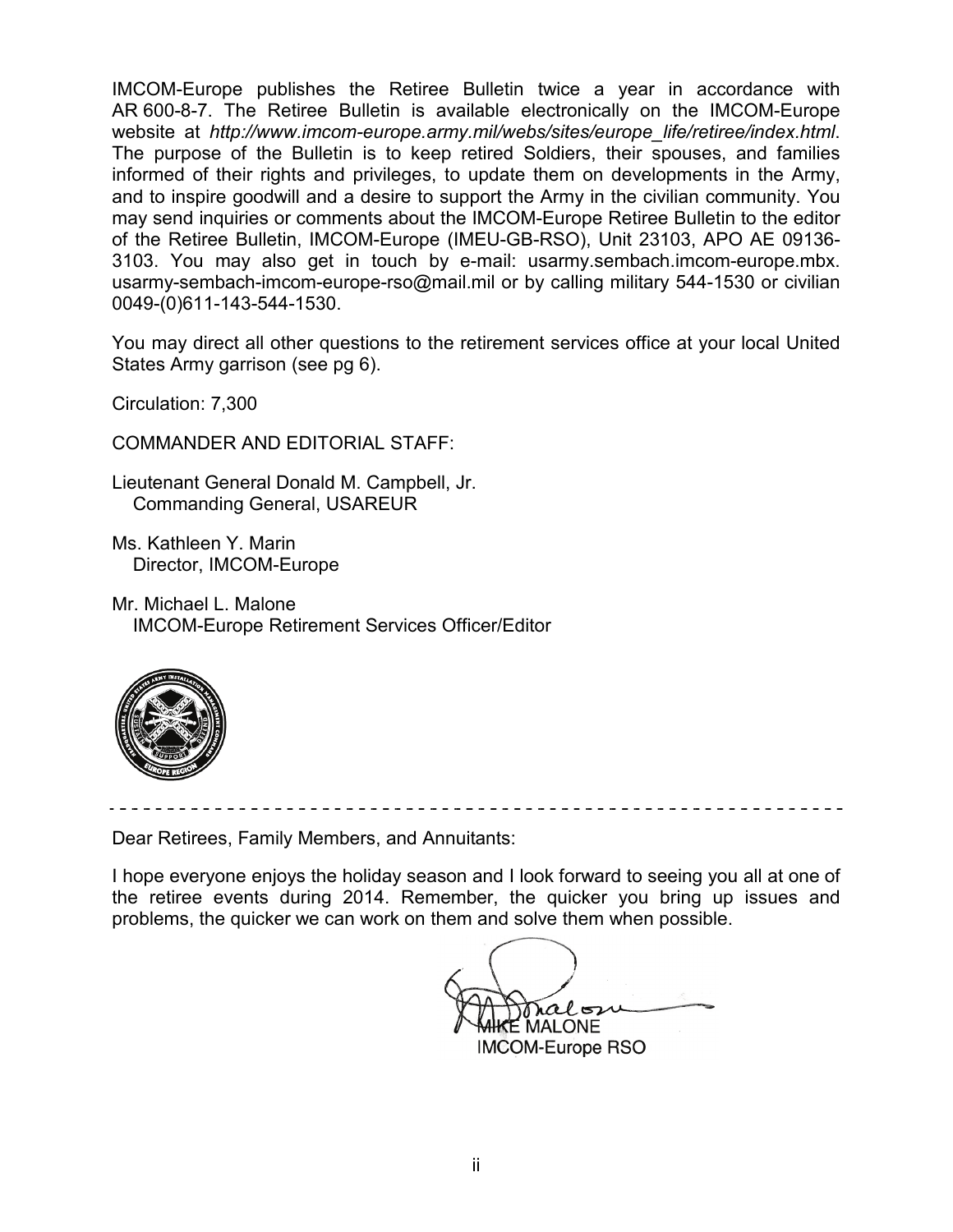### **NEW TELEPHONE NUMBER FOR IMCOM-EUROPE RETIREMENT SERVICES OFFICE**

The telephone number for the IMCOM-Europe Retirement Services Office located on Sembach Kaserne is military 544-1530 or civilian 0049-(0)611-143-544-1530.

### **NUMBERS AND SERVICE HOURS FOR THE FEDERAL BENEFITS UNIT, FRANKFURT**

The Federal Benefits Unit (FBU), Frankfurt, numbers and hours are as follows for Americans residing in **Austria**, **Germany**, and **Liechtenstein**:

#### **Monday to Friday**

0800 to 1100 Telephone: 0049-(0)69-90-555-1100 Fax: 0049-(0)69-749352

E-mail address: [fbu.frankfurt@ssa.gov](mailto:fbu.frankfurt@ssa.gov)

#### **The office is closed on—**

• German and American holidays.

• The last Thursday of every month.

FBU **will not assist** retirees and annuitants **with military retired pay** issues. Please refer to the last page of this bulletin to find a retirement services office to assist you with issues involving DFAS-Cleveland. You may also contact DFAS-Cleveland directly by calling or writing them. Their mailing information and telephone numbers are provided on page 3.

### **SCHEDULED USAG RETIREE APPRECIATION DAYS (RADS) IN MAY AND OCTOBER 2014**

Please note that event dates are subject to change based on military priorities. Always check with the local retirement services office before departing for an event. In 2013, a couple of the events did not take place due to the Government shutdown.

The following RADs are scheduled for 2014:

**USAG Bavaria (formerly USAG Grafenwöhr):** Friday, **9 May 2014**, in building 244,

main post, from 0900 to 1400 (doors open at 0800 for registration). Medical services will include flu shots and other vaccinations, medical screening, diet counseling, eye exams, blood-pressure screening, blood-sugar testing, and pharmacy services. Dental services will provide retirees with oral hygiene information and screening appointments. Representatives of the following services will attend: The Chaplain's Office, customs, Red Cross, ACS, the ID-card office, the passport office, the Installation Access Control System, the legal office, local associations, AAFES, and the Service Credit Union. Representatives of the following outside agencies will attend if they have funding: DFAS-Cleveland (retired pay records audit and assistance) and the FBU, Frankfurt (for Social Security and VA information). The location may change due to military missions.

**USAG Ansbach-Katterbach:** Friday, **16 May 2014**, at a location to be determined. Medical services will include shots, medical screening, diet counseling, eye exams, blood-pressure screening, blood-sugar testing, and pharmacy information. Representatives of the following services will attend: The Chaplain's Office, customs, Red Cross, ACS, the ID-card office, the passport office, the Installation Access Control System, the National Archives and Records Administration, the legal office, local associations, AAFES, and the Service Credit Union. Representatives of the following outside agency will attend: DFAS-Cleveland (retired pay records audit and assistance). The date changed from 24 October 2013 due to the Government shutdown.

**USAG Benelux:** The RAD is scheduled for Saturday, **4 October 2014**, in the Chapel Annex at SHAPE, from 0900 to 1200 (doors open at 0800 for registration and close at 1100). The following agencies will be represented: garrison support agencies and DFAS-Cleveland (retired pay records audit and assistance). The location may change due to military missions.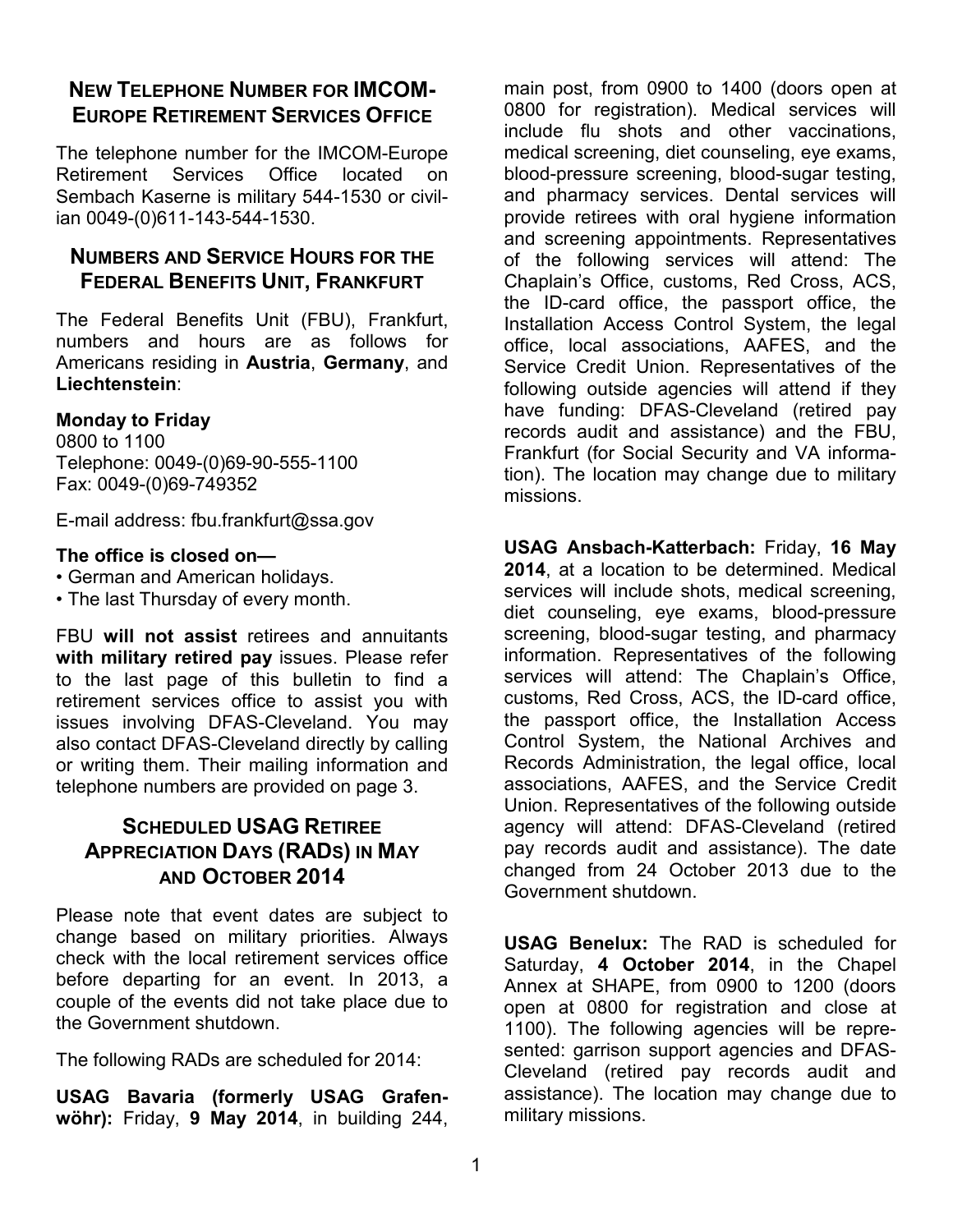**Kaiserslautern/Ramstein:** The USAG Rheinland-Pfalz/Ramstein AFB will hold a joint RAD on Wednesday, **15 October 2014**, at the Ramstein Officers Club from 0900 to 1400 (doors open at 0800 for registration and close at 1300). DFAS-Cleveland (retired pay records audit and assistance) and community support agencies will be represented.

**USAG Vicenza:** USAG Vicenza will host a Retiree Health Day on Friday, **17 October 2014**, from 0900 to 1300 for all retirees and their family members at the Deployment Support Center (bldg 300A). Anticipated services include audiology, blood-pressure screening, information on diabetes control, family practice, immunizations, infection control, nutrition care, occupational therapy, orthopedics, optometry, pharmacy, TRICARE, Wellness Center, and dental care. In addition, a representative from DFAS-Cleveland will be present to assist retirees with pay issues.

**USAG Stuttgart:** Thursday, **23 October 2014**, at Patch Barracks, Swabian Special Events Center (subject to change), from 0800 to 1300. Medical services will include flu shots and other vaccinations, diet counseling, eye exams, medical screening, blood-pressure screening, blood-sugar testing, and pharmacy information. Ophthalmology services may be offered (depending on personnel availability). Dental services will provide retirees only with oral hygiene information and exams. Representatives of the following services will attend: The Chaplain's Office, customs, Red Cross, ACS, the ID-card office, the passport office, the Installation Access Control System, the National Archives and Records Administration, and the legal office. Local associations, such as Veterans of Foreign Wars (VFW), United Services Organization (USO), United Services Automobile Association (USAA), AAFES, and the Service Credit Union will be represented. Representatives of the following outside agencies will attend if they have funding: DFAS-Cleveland (retired pay records audit and assistance) and the FBU, Frankfurt (for Social Security and VA information). The location may change due to military missions.

**USAG Wiesbaden:** The Army in Europe RAD hosted by the USAG Wiesbaden will be on Saturday, **25 October 2014**, at the Community Activities Center (bldg 1011) from 0900 to 1300. Registration begins at 0800 and closes at 1200. The event includes a Speakers Program with the CG, USAREUR, and the Co-Chairman of the Chief of Staff of the Army Retiree Council from 0900 to 1000. Representatives from garrison services such as the IDcard office and Defense Enrollment Eligibility Reporting System, the Installation Access Control System, and legal assistance will be present. Representatives from the United States Army Europe Regional Medical Command and the Europe Regional Dental Command will also be available during the day to answer questions and provide services. Representatives from the FBU, Frankfurt, will assist with Social Security and VA questions.

### **RETIREE CORRESPONDENCE MAILING ADDRESS**

The retiree correspondence mailing address that you maintain at Retired Pay, DFAS-Cleveland, is the address DOD uses as your official mailing address for all non-medical retiree correspondence (for example, changes in the law affecting retirees and their families). DOD uses the address in DEERS for all medical correspondence (for example, TRICARE, MEDICARE Part B information). Retirees need to keep this in mind, even if they receive retiree account statements and other information by email.

Several retirees still have an APO address where the **APO has closed** and have not provided a forwarding address. When a retiree has an obsolete APO address, senders have no way of knowing whether the retiree is still in Germany or has moved back to the United States. To ensure your address is correct, check the address information entered in MyPay.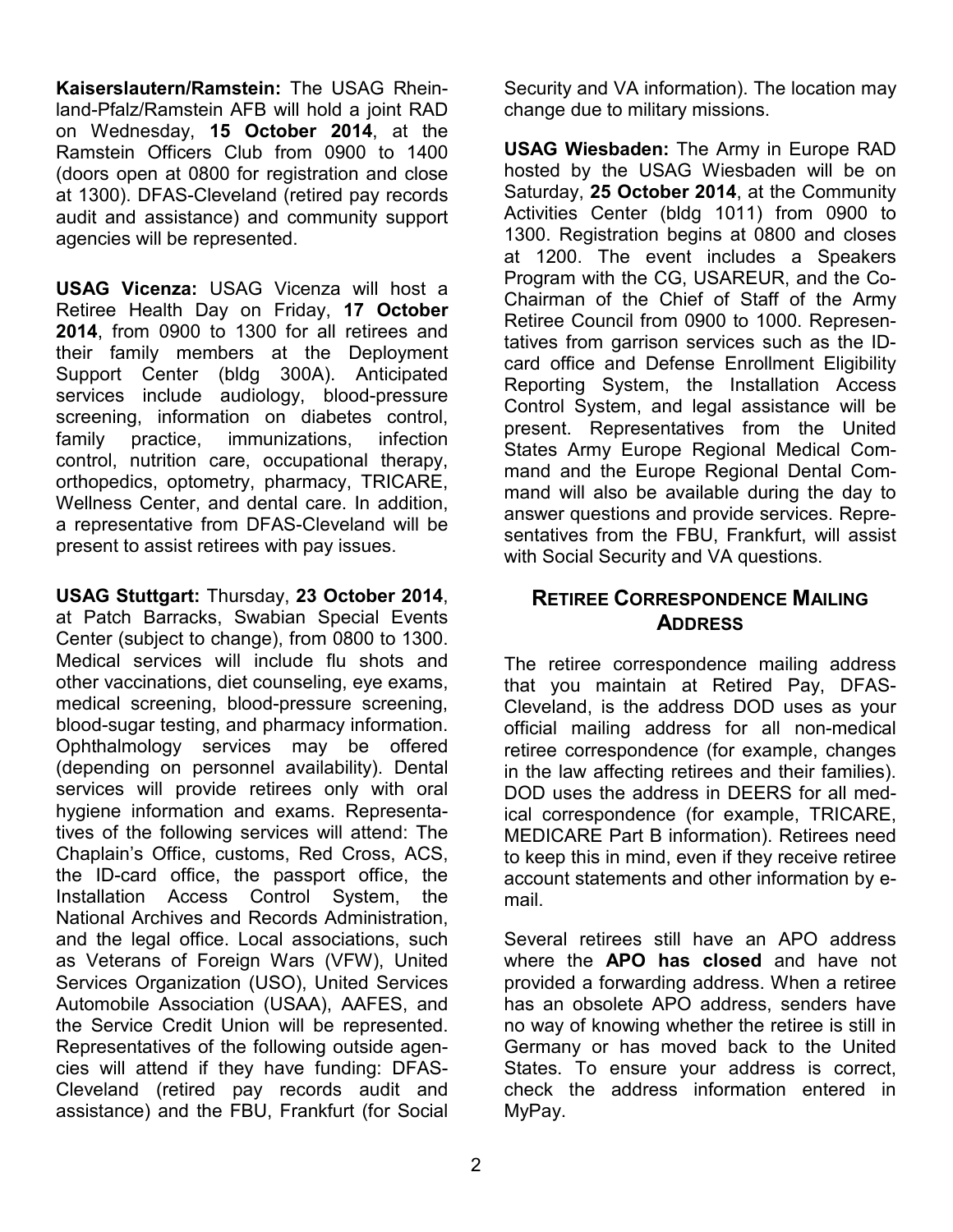If you have problems updating MyPay or any other issues, you may contact the IMCOM-Europe Retirement Services Office at military 544-1530 or civilian 0049-(0)611-143-544-1530 for assistance.

#### **MAILING DRUGS TO APO ADDRESSES**

Mailing medicine and pharmaceuticals, including over-the-counter drugs, vitamins, and nutritional supplements directly to individuals is prohibited. **This continues to be an issue.**

#### **DFAS-CLEVELAND MAILING ADDRESS AND TELEPHONE NUMBERS**

The DFAS-Cleveland centralized mail-handling operation addresses and telephone numbers are as follows:

Defense Finance and Accounting Service U.S. Military Retirement Pay P.O. Box 7130 London, KY 40742-7130

| Telephone: | 1-800-321-1080 |
|------------|----------------|
| Telephone: | 216-522-5955   |
| Fax:       | 1-800-469-6559 |

Defense Finance and Accounting Service U.S. Military Annuitant Pay P.O. Box 7131 London, KY 40742-7131

| Telephone: | 1-800-321-1080 |
|------------|----------------|
| Telephone: | 216-522-5955   |
| Fax:       | 1-800-982-8459 |

#### **For Germany only (toll-free): 0800-5891634 (dial as shown). This number cannot be reached from a military telephone.**

Ensure the last four digits of your Social Security number and your signature are on all pages sent by fax. You can change your address online through the MyPay website at *[http://www.dfas.mil](http://www.dfas.mil/)*.

#### **TURNING 65 AND REGISTERING FOR MEDICARE PART B**

Approximately 180 to 120 days before you reach the age of 65, TRICARE will send a letter to the address you maintain in TRICARE/ DEERS. It will inform you that you must enroll in MEDICARE Part A (at no cost) and Part B (\$110.00 per month) and pay the monthly premiums for Part B to continue TRICARE coverage (TRICARE for Life).

The letter will inform you that you must sign up for MEDICARE Part B no later than 2 months before you turn 65 to remain TRICARE-eligible and avoid a break in your coverage.

U.S. citizens living abroad are required to file their applications for U.S. Social Security benefits (including MEDICARE) through the U.S. embassy or consulate in their country, unless otherwise directed by the embassy or consulate. Filing online is currently not possible (only available Stateside).

After enrolling in MEDICARE Parts A and B, you **need to go to the local ID-card office and have your enrollment entered in DEERS.** You will need to bring the MEDICARE card that you received from MEDICARE as supporting documentation.

**If you fail to enroll with MEDICARE Part B you will not be covered by TRICARE after you reach the age of 65. Failure to pay MEDICARE Part B premiums in a timely manner will cause a break in your TRICARE for Life coverage. Medical facilities will not see you or provide any services for you.**

**NOTE:** TRICARE for Life has the same coverage as TRICARE Standard. Everyone in Europe is under TRICARE Standard cost coverage for services.

### **TRICARE DOES NOT COVER LONG-TERM HEALTHCARE**

**TRICARE does not provide a long-term healthcare benefit.** You may need to look at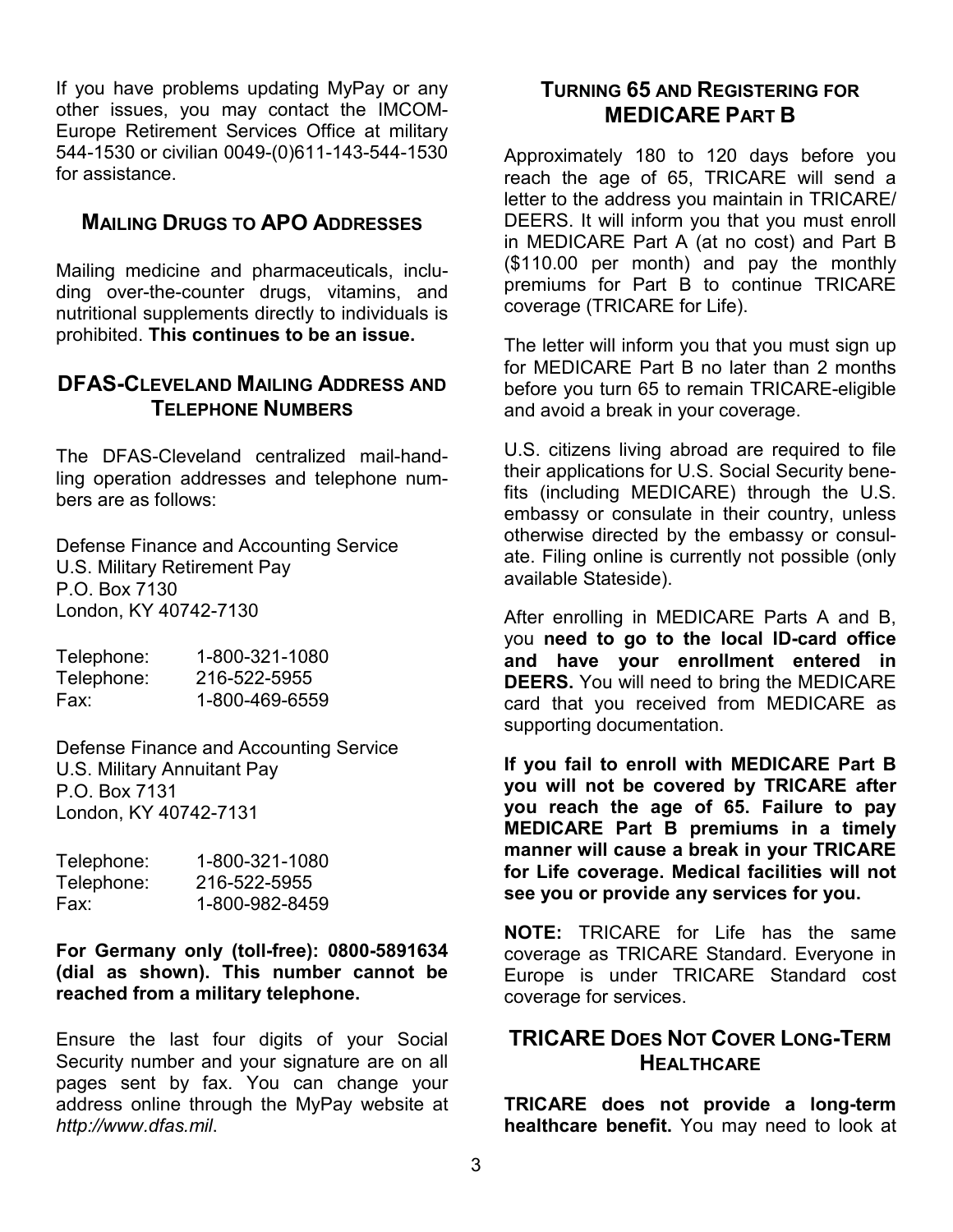purchasing long-term care insurance coverage for assistance with long-term care costs. TRICARE, like MEDICARE, is designed to cover medical care for illnesses and injuries such as cancer, a broken arm, or a stroke. It will not pay for long-term assistance with activities of daily living, such as dressing, eating, or using the bathroom. For information on long-term care coverage, contact commercial companies that provide long-term care benefits. The Office of Personnel Management provides long-term care coverage through the Federal Long Term Care Insurance Program (FLTCIP). Many TRICARE beneficiaries may be eligible to participate in FLTCIP. For more information, call 001-800-582-3337.

### **TRICARE CLAIMS MUST BE FILED WITHIN 1 YEAR**

The TRICARE Claims Center requests all bills and claims be submitted no later than 12 months after the first day you receive care on an outpatient basis. TRICARE needs to receive claims for inpatient services no later than 12 months after the day you leave the hospital. Claims are filed by submitting a completed DD Form 2642 (TRICARE DOD/ Champus Claim, Patient's Request for Medical Payment). Ensure you include proof of payment with the claim.

Claims received later than 1 year after the date that service was provided may not be honored. If, however, the bill is dated later than 1 year after the date the service was provided, TRICARE will honor the claim.

Remember, TRICARE may not cover all host-nation services offered. You should always check with your local TRICARE office for guidance on services offered versus services covered before accepting them.

Drugs are a big issue. Ensure prescriptions indicate the **American name of each drug**.

### **WHO IS YOUR ARREARS BENEFICIARY?**

Who did you designate as your arrears beneficiary for your last month of retirement pay? Since we have no way of knowing how long we will live, we need to ensure that the information DFAS-Cleveland has on file about our arrears beneficiary remains current.

Once a retiree dies, DFAS-Cleveland will recoup the last check either from the bank or the spouse. DFAS-Cleveland will audit and then close the retiree's retired-pay account. If the retiree did not identify a beneficiary for the last retirement pay, DFAS-Cleveland will use the last election on file. Furthermore, DFAS-Cleveland cannot start the annuitant payments of the Survivor Benefit Plan until the retiree's retired-pay account is closed. Therefore, contact your local retirement services office about completing DD Form 2894 (Designation of Beneficiary Information). You can also go to MyPay and input the information. You may input an APO address, but remember to change it when you move. Local civilian addresses can normally not be input in MyPay because not all towns are listed on the dropdown list and there is no blank line to enter the name of a town. Do not select a town near you from the dropdown list as your town. Instead, complete and submit DD Form 2894. When doing so, indicate the postal code for your town.

#### **PROBLEMS WITH APO ADDRESSES**

Many retirees maintain an APO mailing address for both DFAS-Cleveland and DOD civilian pay. That in itself is not a problem. The problem is the way the address is written. IMCOM-Europe Postal Operations has stated that the address should not have anything other than the following items in the address: CMR, box number, and APO number. There should not be a city, location, or other identifying features indicated.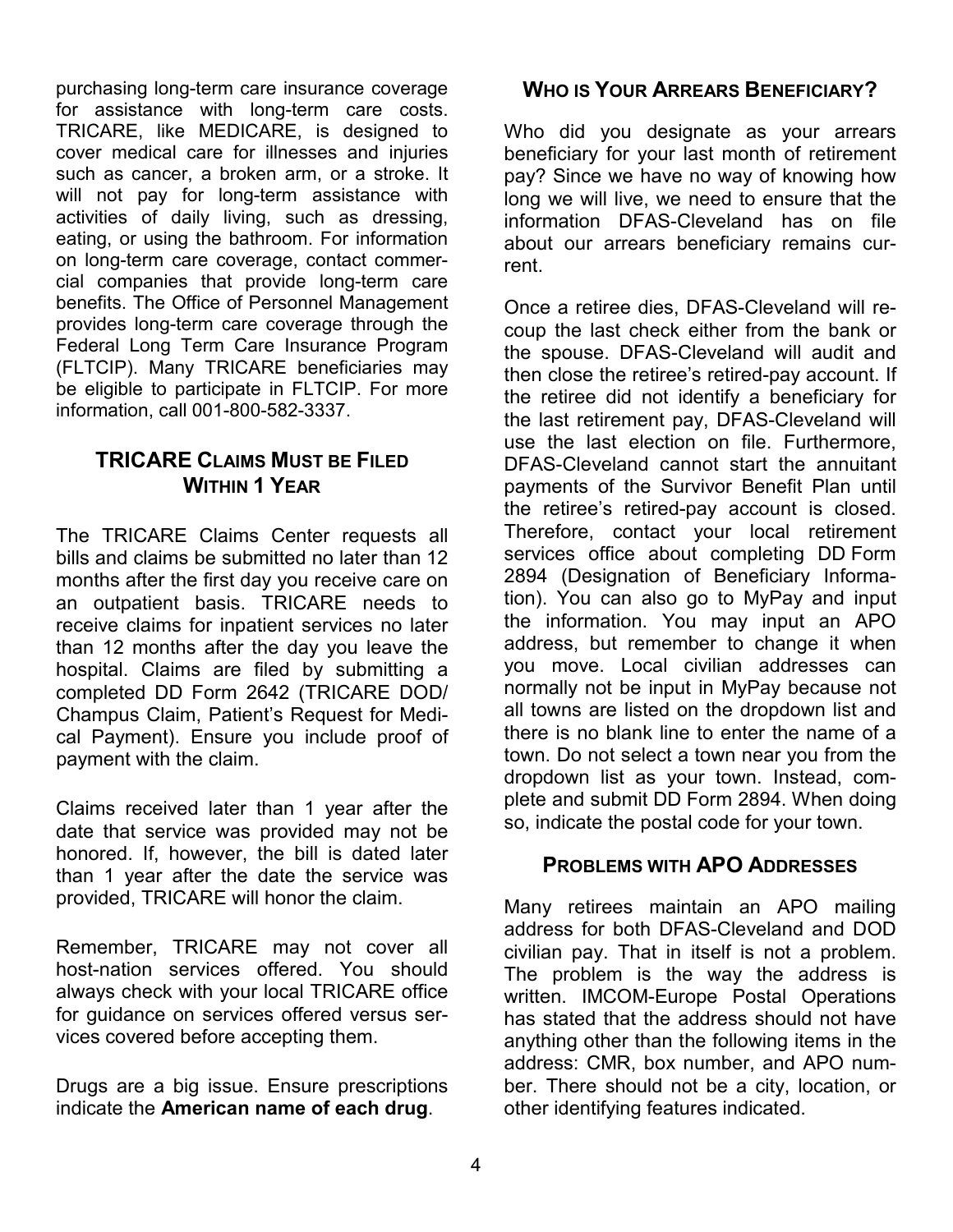Here is a sample of a correct APO address:

CMR 467 BOX 0001 APO AE 09096-0001

Here is a sample of an incorrect APO address:

Wiesbaden Army Post Office USAREUR IG Office CMR 467 BOX 0001 APO AE 09096-0001 Wiesbaden, Germany

Adding the additional items could cause a delay in delivering mail. In addition, if the address includes a German city or location, it could be subject to German customs control.

The postal code including the "plus four" should be used when addressing an APO box number. If you do not know your plus four, ask your local community mail service center for assistance.

#### **RECEIVING THE RETIREE BULLETIN BY E-MAIL**

The IMCOM-Europe Retiree Bulletin is only forwarded by e-mail. IMCOM-Europe stopped printing and mailing paper copies in June 2013 due to budget constraints.

If you wish to receive the Retiree Bulletin by e-mail, you can ask to be included in the electronic distribution list by logging onto *[https://aepubs.army.mil/.](https://aepubs.army.mil/)* Click on *Retiree*, then click on the *Add New* button, enter the

information requested in the pop-up window, and click on *Submit*. This is a one-time registration. Once you subscribe, you will receive all future Retiree Bulletins by e-mail. If you change your e-mail address, you must register again.

#### **LOOKING FOR AN RSO?**

If you are looking for a retirement services office and live outside Belgium, Germany, Italy, or the Netherlands, contact the IMCOM-Europe Retirement Services Office at military 314-544- 1530 or civilian 0049-(0)611-143-544-1530, or consult the list on page 6.

#### **RETIREEINFO LIST SERVER**

The RetireeInfo List Server is a means of automatically receiving e-mail with information of interest to retirees and their families and survivors living in Europe.

On Monday, 25 November 2013, a posting was made to the RetireeInfo List Server providing an AKO webmail update for retirees and their families.

If you did not receive this posting but would like to receive future postings, you can subscribe to the RetireeInfo List Server by clicking on the *Subscribe Here* link at the lower right-hand corner of the USAREUR G1 webpage at *www.eur.army.mil/g1/* and following the instructions.

Should you later decide you no longer want to receive postings, instructions for unsubscribing are provided at the bottom of each posting.